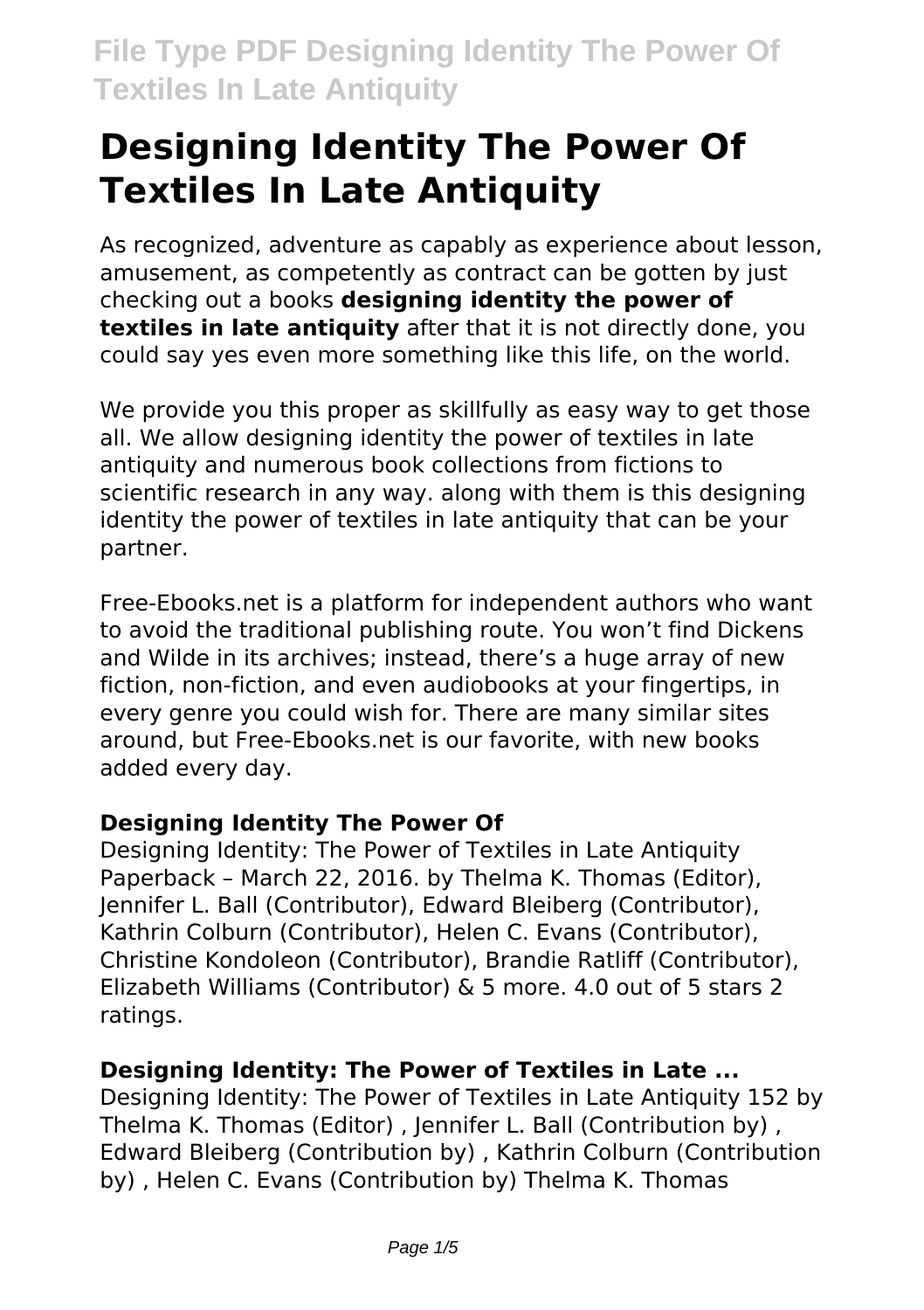#### **Designing Identity: The Power of Textiles in Late ...**

'Designing Identity: The Power of Textiles in Late Antiquity' Review An enlightening look at a once-vast empire and its wealthy elite.

#### **'Designing Identity: The Power of Textiles in Late ...**

Exhibition: Designing Identity: The Power of Textiles in Late Antiquity. Date: February 25 - May 22, 2016. Ideals of character and beauty, and conceptions of self and society, were in flux during Late Antiquity, a period of extensive dramatic cultural upheaval for the Roman world, as the extraordinary growth of Christianity eclipsed paganism.

### **Designing Identity: The Power of Textiles in Late Antiquity**

Designing Identity: The Power of Textiles in Late Antiquity Edited by Thelma K. Thomas, with contributions by Jennifer L. Ball, Edward Bleiberg, Kathrin Colburn, Helen C. Evans, Christine Kondoleon, Brandie Ratliff, Thelma K. Thomas, Elizabeth D. Williams. Princeton and Oxford: Princeton University Press and Institute for the

# **Review of Designing Identity: The Power of Textiles in ...**

"Designing Identity: The Power of Textiles in Late Antiquity" This alluring exhibition examines both the symbolism and the economic value of clothing and home decoration during the late Roman...

### **Designing Identity The Power Of Textiles In Late Antiquity ...**

The Institute for the Study of the Ancient World at New York University's spring exhibition in New York City, Designing Identity: The Power of Textiles in Late Antiquity, offers intimate glimpses into the lives of those who commissioned and used textiles and more sweeping views across Late Antique society (roughly third to seventh century CE).

# **Designing Identity: The Power of Textiles in Late Antiquity**

ISAW's spring exhibition, Designing Identity: The Power of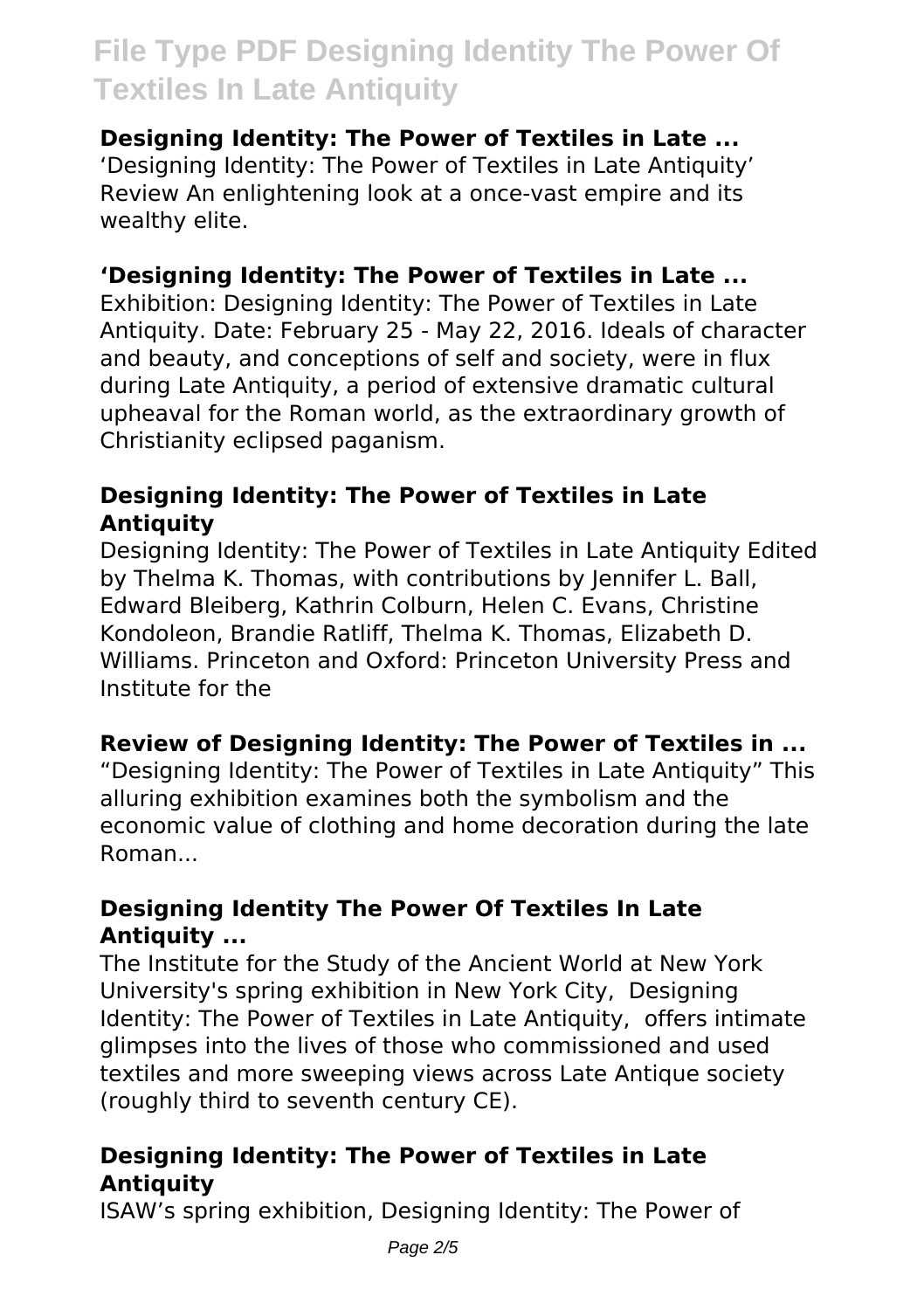Textiles in Late Antiquity, offers intimate glimpses into the lives of those who commissioned and used textiles and more sweeping views across Late Antique society (roughly third to seventh century CE). The exhibition brings together over fifty textiles of diverse materials, techniques, and motifs to explore how clothing and cloth furnishings expressed ideals of self, society, and culture.

### **Designing Identity: — Institute for the Study of the ...**

With such challenges before it, "Designing Identity: The Power of Textiles in Late Antiquity" gathers over 50 exceedingly rare luxury textiles into a show that represents the most recent scholarly sleuthing into a once-vast empire and its wealthy elite.

#### **Khentiamentiu: 'Designing Identity: The Power of Textiles ...**

Power of authority organizes and propels itself through notions of identity and is therefore, to an extent, defined by the cohesion of a people's collective identification. Simultaneously, identity is constructed according to the interests of power. Thus, the interaction between power and identity is nonlinear.

### **The Relationship Between Power and Identity – The New Context**

Designing identity : the power of textiles in late antiquity. [Thelma K Thomas; Jennifer Ball; Edward Bleiberg; Kathrin Colburn; Helen C Evans; Christine Kondoleon; Brandie Ratliff; Elizabeth Dospěl Williams; New York University.

# **Designing identity : the power of textiles in late ...**

Understanding the Purpose and Power of Women: God's Design for Female Identity [Munroe, Myles] on Amazon.com. \*FREE\* shipping on qualifying offers. Understanding the Purpose and Power of Women: God's Design for Female Identity

#### **Understanding the Purpose and Power of Women: God's Design ...**

Design is what translates the ideas into communication. And many designers will work through both the strategy and the implementation to ensure that the results are consistent,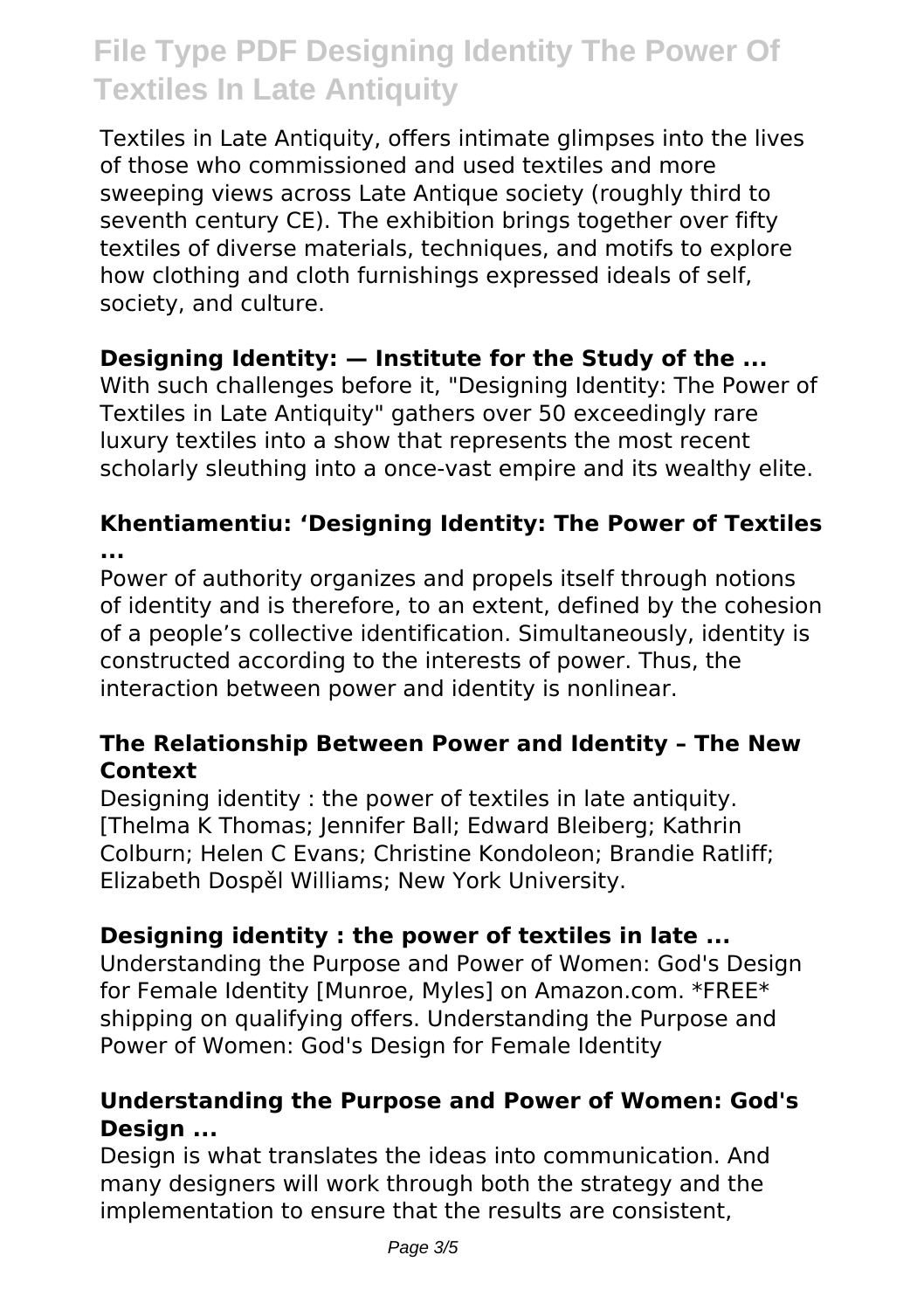adaptable and in-keeping with your original brand attributes. Key design ingredients. There is a range of design elements that can be used to convey a brand proposition.

#### **The power of branding | Design Council**

Designing Identity (Paperback) The Power of Textiles in Late Antiquity. By Thelma K. Thomas (Editor), Jennifer L. Ball (Contribution by), Edward Bleiberg (Contribution by) Princeton University Press, 9780691169422, 152pp. Publication Date: March 22, 2016

#### **Designing Identity: The Power of Textiles in Late ...**

Throughout history, architecture and urban design have been manipulated in the service of politics. Because government buildings serve as symbols of the state, we can learn much about a political regime by observing closely what it builds. In this book, Lawrence J. Vale explores parliamentary complexes in capital cities on six continents, showing how the buildings housing national government ...

#### **Architecture, Power, and National Identity - Lawrence J ...**

Hello 99U community as well as Behance community. I'm really excited to speak with you today about the future of design leadership, as well as the roles of identity, power and equity in this work. My name is Antionette Carroll and my pronouns are she/her/hers. I am more known for being the president and CEO of Creative Reaction Lab.

#### **Antionette D. Carroll: Understanding Identity, Power ...**

The Power Of Consistent Branding That Tells A Story ... so focused on their passion and mission that they had not focused on their brand identity. But designing a logo and using it consistently ...

### **Council Post: The Power Of Consistent Branding That Tells ...**

Much of the fascination with the science of branding is that it provides tangible proof of the power of design. The power of branding has also entered the wider consciousness of consumers.